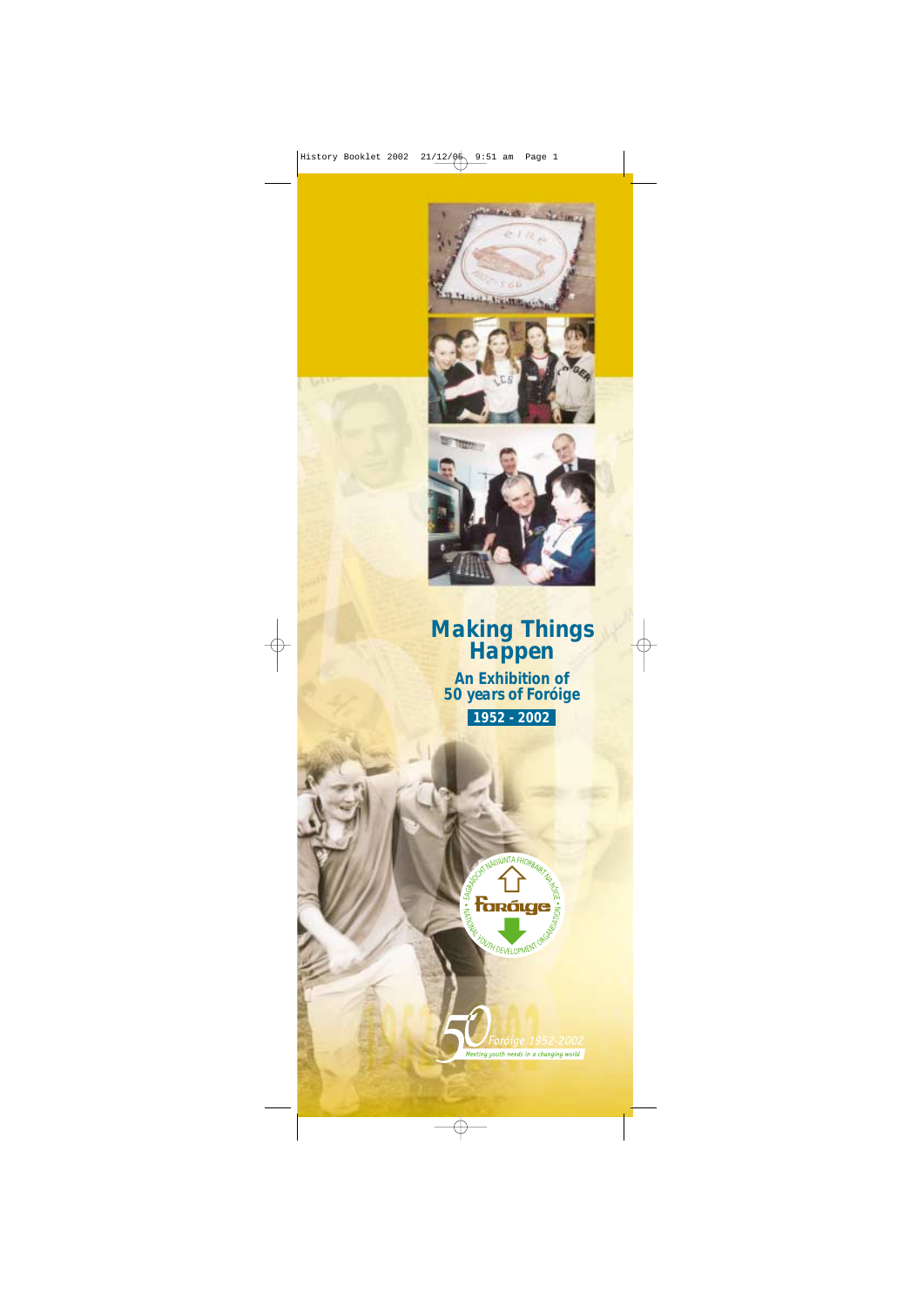The history of Foróige was researched by Mark Duncan, a freelance researcher with a particular interest in twentieth century Irish history.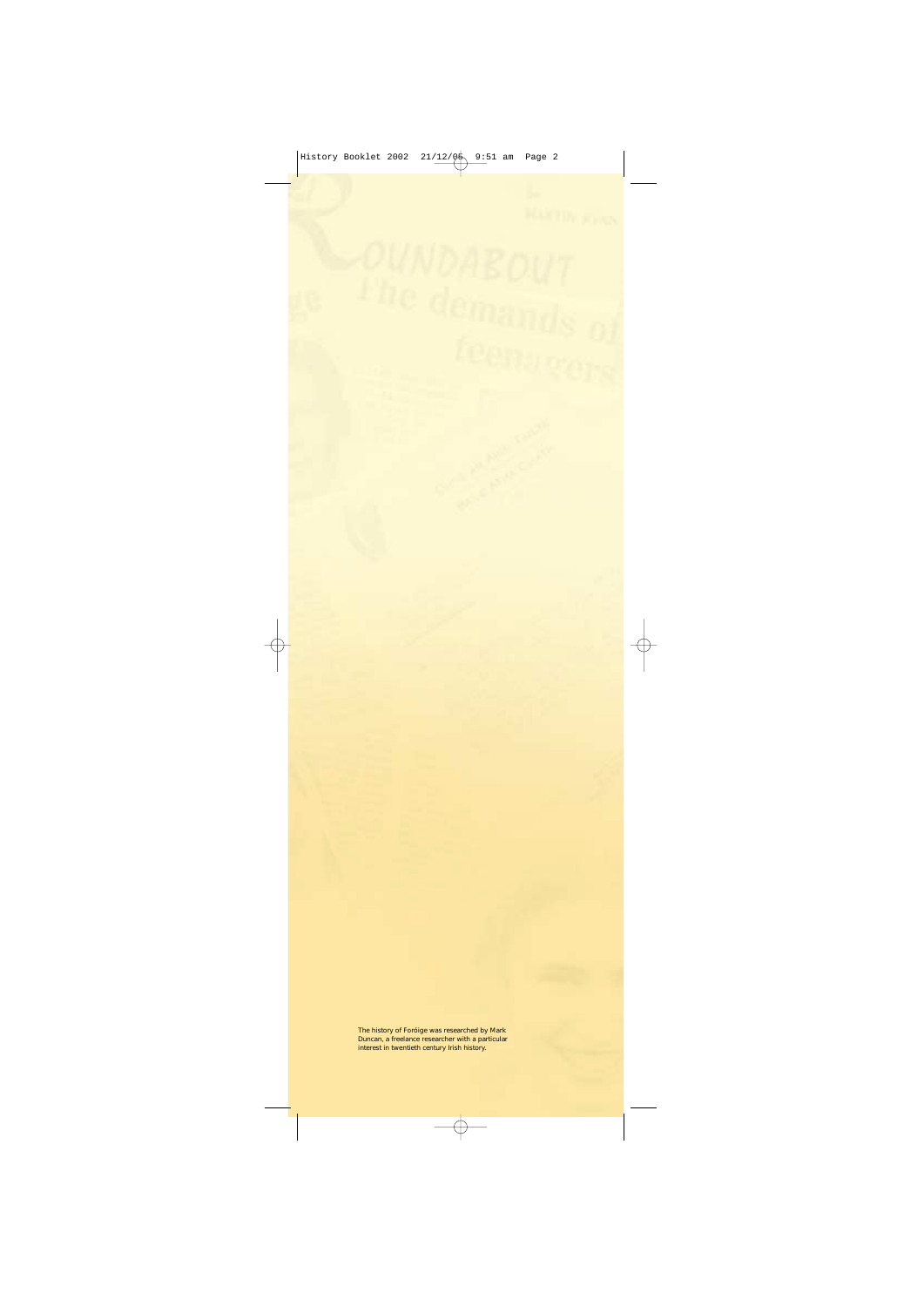### **President Childers**

"What young people do with their spare time, how they use their minds and how their hearts are enlightened will largely determine the future character of our society

(Speaking at Crosserlough Foróige Club's Citizenship Symposium, Co Cavan,

# **'Making Things Happen': Fifty Years of Foróige, 1952 - 2002**

Commissioned to celebrate the Golden Jubilee of the foundation of Foróige - originally Macra na Tuaithe - this exhibition examines the development of the organisation in the context of the changing social and economic climate of late 20th century Ireland. Foróige's role has evolved in response to these shifting currents, and its commitment to the principle of social improvement through education and voluntary endeavour has

> remained constant. With its origins in the popular movement to revitalise rural Ireland in the wake of World War II, Foróige today champions the cause of social inclusion through personal and community development among the young in both urban and rural contexts. Throughout its fifty-year history, the organisation has been a catalyst of social change, strengthening Irish democracy by building human potential and promoting its application in community life.

> > ■ The drudgery of rural life: Drawing water, Corr na Móna, Co. Galway, 1955. (Courtesy of the Department of Irish Folklore, UCD).

### **John Bruton, TD,**

then Parliamentary Secretary to Minister for Education.

"There are groups who make very erudite criticisms of our present socie but who cannot or do not demonstrate their commitment by doing something about the matter themselves. This cannot be said of Macra na Tuaithe as their action projects so clearly demonstrate. Under this aspect of the programme, members go out, turn up their sleeves and tackle our social problems themselves" .

(Speaking at Foróige<br>Citizenship Awards



**1**

## (I) The Lie of the Land: Whither Rural Ireland?

Foróige was founded in 1952 when twelve Pilot Clubs were established in different areas on a trial basis. These clubs, conceived as a reaction to the particular problems that afflicted post-war rural Ireland, came together under the name Macra na Tuaithe a year later. The new organisation formed part of a sometimes uneasy coalition of voluntary interests, including Muintir na Tíre, the Irish Countrywoman's Association and Macra na Feirme, that aimed to reverse the trend of deteriorating living standards in rural Ireland. The Irish experience during the Second World War had confirmed the primacy of agriculture in economic affairs, but a number of factors - structural weaknesses in the agricultural sector, outmoded farm practices and incoherent

government policy combined to reduce many rural dwellers to a condition of miserable poverty. According to a Governmentlaunched Commission on Emigration and Other Population Problems, which reported in 1954:

A hard-earned break from the harvest:<br>A Kilkenny farming family, 1943.

*'Poor material standards of life {were} to be found in many parts of the country, but particularly in rural areas where the exacting demands of agricultural activities are aggravated, in many cases by the inadequacy of such amenities for houses and farms as power, light, water and sanitation. Much drudgery is caused by out-moded in 1954: out-moded in 1954: out-moded methods of life (were) to be found in many parts of the country, but particularly in rural areas where the exacting demands of agricultural activities are aggravate*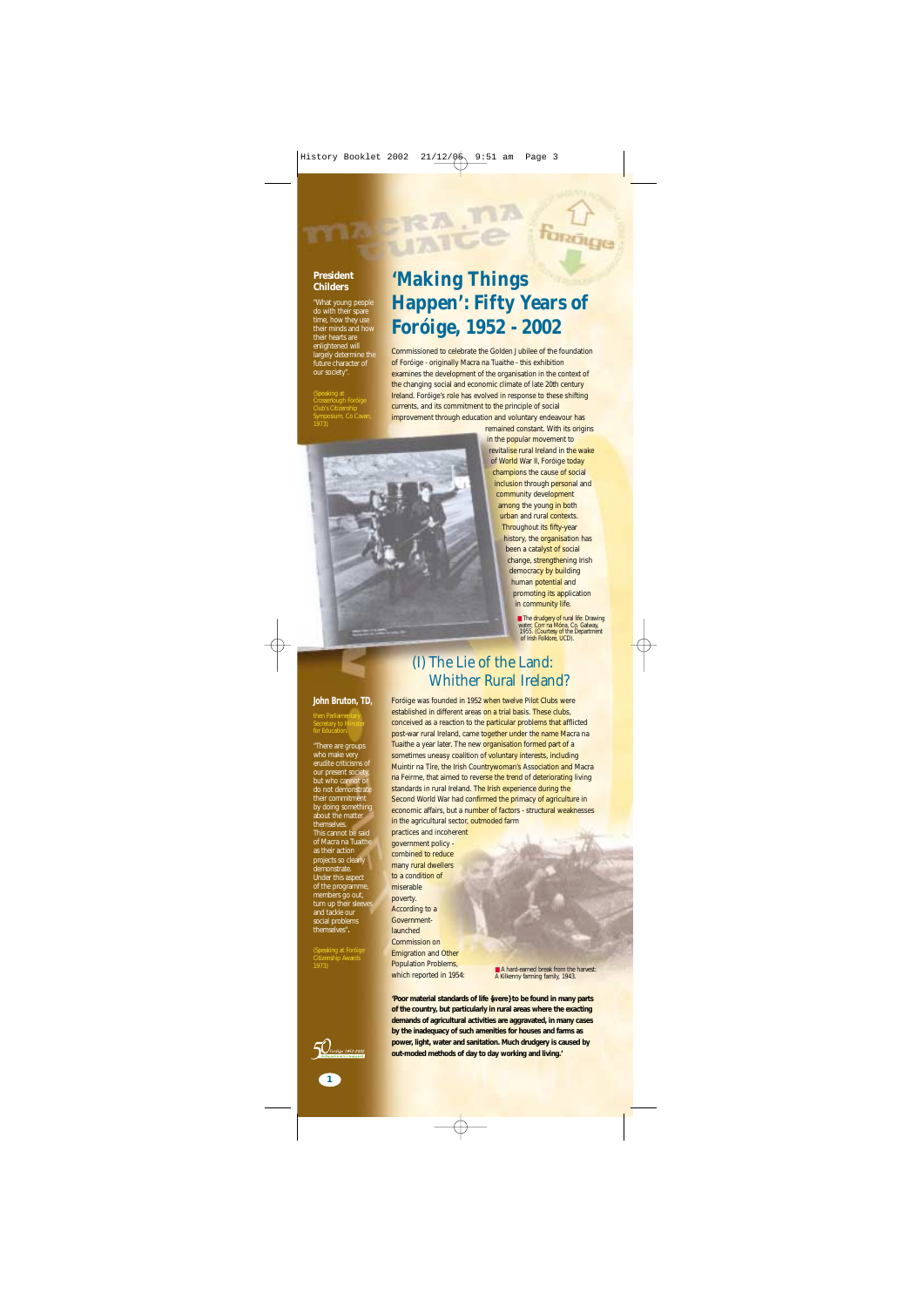Sustaining the fantasy of a rural idyll an indulgence of many romantic nationalists and religious ideologues - became increasingly difficult in the face of such damning observation. The problems of rural Ireland demanded practical remedies, not escapes into rhetorical fancy. Above all, they required a modernisation of Irish farming. How else were rural living standards to be improved and the future of the Irish economy to be secured? Education was critical to this modernising project.

**Fr Pat Brady**

**CAN FOR A**  $1 - 1$ 

"Macra na Tuaithe educational programmes, eg. Culture, Young Homemakers, Future Farme Citizenship help members in selfconfidence as they talk about them and see them through. They<br>develop the ability develop the to commun and speak in public, to plan and<br>do research, to codo researc operate, to enjoy leisure, to set up a home and live with others. Above all they develop a pride in the local area, become good members of the community and, with that, good citizens of the country".

Fr Pat Brady - Former Leader with Crosserlough Foróige Club, Co Cavan, speaking in 1974

While post-primary education remained the preserve of a privileged few until the late 1960s, the introduction of a system of Vocational Schools (known colloquially as 'Techs') in 1930 afforded broader access to agricultural instruction, already available through the Agricultural Advisory Service. Within a decade, over 200 Vocational Schools had been established throughout the country. Working through this system, rural science teachers exerted a profound influence: they helped awaken an interest in education beyond the classroom and in the early 1940s presided over informal rural discussion groups. A number of these groups evolved into Young Farmers Clubs, which in 1944 came under the umbrella of the national organisation later known as Macra na Feirme. Spearheaded by progressive young farmers, Macra na Feirme sought to empower local communities by instilling an appreciation of the importance of education.

1947.

■ Macra na Feirme members receive instruction<br>in new technology at their summer gathering,

Members were encouraged to take charge of their own affairs speak for themselves, plan their own programmes and run their own clubs. Macra na Feirme provided a lesson in selfdetermination and a model upon which a youth-oriented organisation with similar focus could be based.

### (II) Macra na Tuaithe & the Future of Rural Youth

Macra na Feirme's identification of the education needs of young farmers was significant. Selling self-improvement to generations that had known nothing but instability and a low level of material expectancy was unlikely to succeed: theirs was a conservatism borne of bitter experience. By directing its message at those between the ages of 18 and 35, Macra na Feirme hoped to inculcate a belief in the idea of a better future on the land. Macra na Tuaithe, which aimed at boys and girls in the 12-18 age-category, was set up in 1952 with a somewhat similar intent, the impetus coming from Macra na Feirme, rural science teachers and the Department of Education in the person of Morgan Sheehy. Linked inextricably with the Vocational Education system, Macra na Tuaithe initially functioned as a means of implementing the extra-curricular activities, in rural science and home economics, of the rural Vocational Schools. The association between the organisation and the state system was strengthened further by the abundance of Vocational School teachers in adult leadership roles. Macra na Tuaithe, however,

was a voluntary organisation built on principles pioneered by the 4 H (Head, Heart, Hands and Health) youth movement in the United States, those of individual empowerment and *'learning by doing'.* 

■ Macra na Feirme at play: Sheaf-throwing in Swords in the late 1940s.

 $\sim$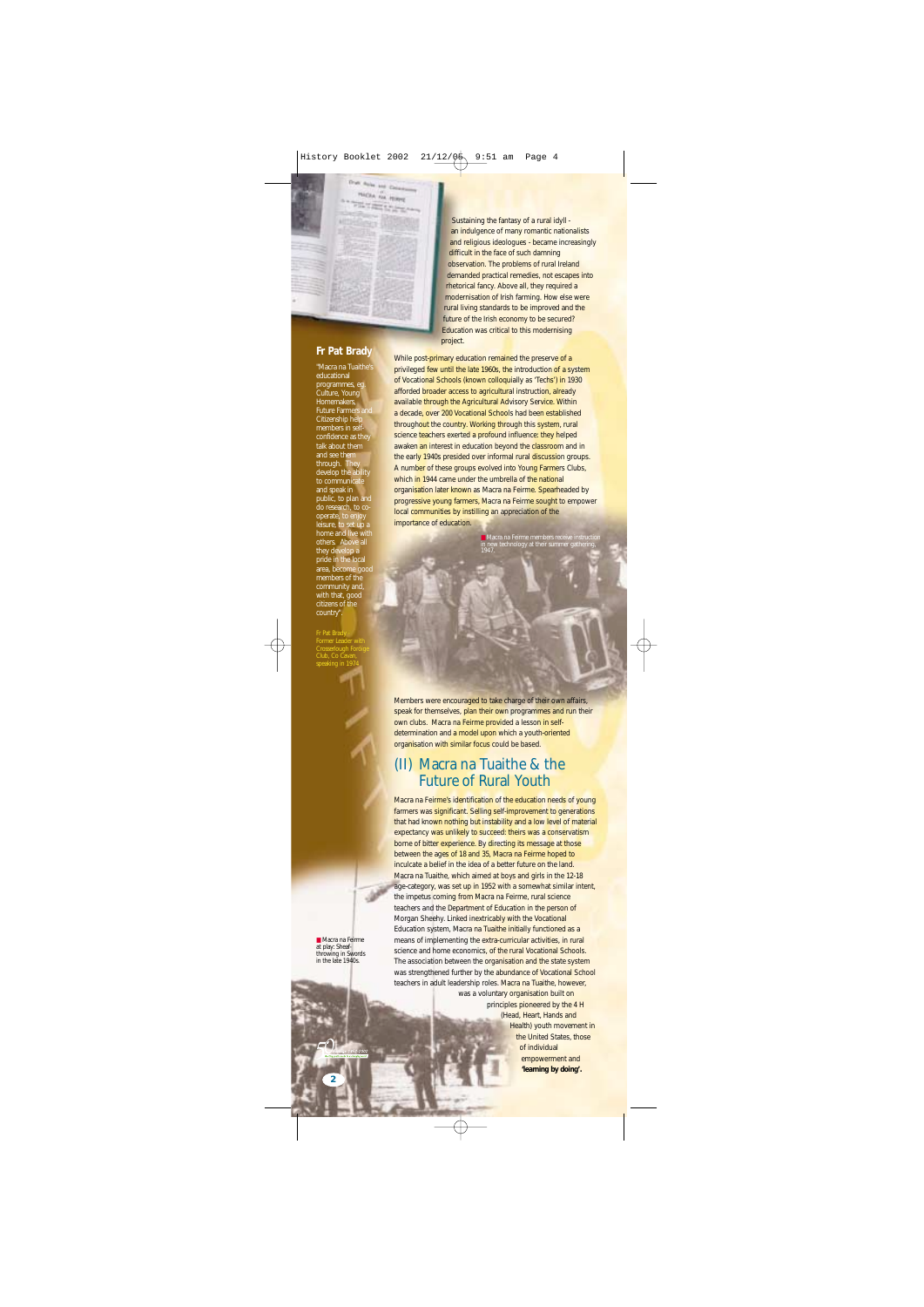first Macra na Tuaithe Club at Mooncoin Vocational School, 14th March 1952.

■ Seamus Doran, first Macra na Tuaithe Club leader in Mooncoin, Co. Kilkenny. (Photographed on 13th March, 2002).

Speaking on 14 March 1952, at the establishment of the first Macra na Tuaithe Club in Mooncoin, Co. Kilkenny, Sean Moylan, then Minister for Education, identified these as principles to underpin the task of national recovery: *"There can be no remedy for our manifold national ills if we cannot create a spirit of courage and enterprise in our young people."*

Political acclaim was to be expected: by fostering a self-help ethos, voluntary organisations like Macra na Tuaithe provided an ideological bulwark against the perceived advance of a culture of state-dependence. But goodwill alone carried no guarantee of growth.

#### **Matthew James Corr**

"If I had not joined the Macra na Tuaithe Club and started my farming projects I would be working and living in England now". The opening of the control<br>Trist Macra na Tualithe<br>Club at Mooncoin<br>Club at Mooncoin<br>Vocational School,<br>Vocational School,<br>14th March 1952.<br>**Seamus Doran, first**<br>Macra na Tualithe Club and started in Mooncoin.<br>(Photographe

Matthew James Corr - Former member and leader with Castlewarren Macra na Tuaithe Club, Co Kilkenny speaking in

**3**

as an independent organisation governed by a twelve-member Council comprising representatives of the Vocational education system, Macra na Feirme, club leaders and members, found it difficult at first to raise funds and attract club leaders. Compounding these problems was the emergence in 1955 of the National Farmers Association to press the political and economic interests of farmers, the effect of which was to weaken Macra na Feirme and reduce its involvement with Macra na Tuaithe at local level. This splintering of rural energies threatened to check the steady progress of Macra na Tuaithe, imperilling both its future and that of Macra na Feirme.

Macra na Tuaithe, which operated

SUPERST

Displaying an instinct for survival, both organisations agreed a marriage of convenience. Macra na Tuaithe's Governing Council dissolved itself, passing control to a sub-committee of Macra na Feirme. Macra na Tuaithe became, in effect, the junior wing of Macra na Feirme, a constitutional arrangement that endured until 1967.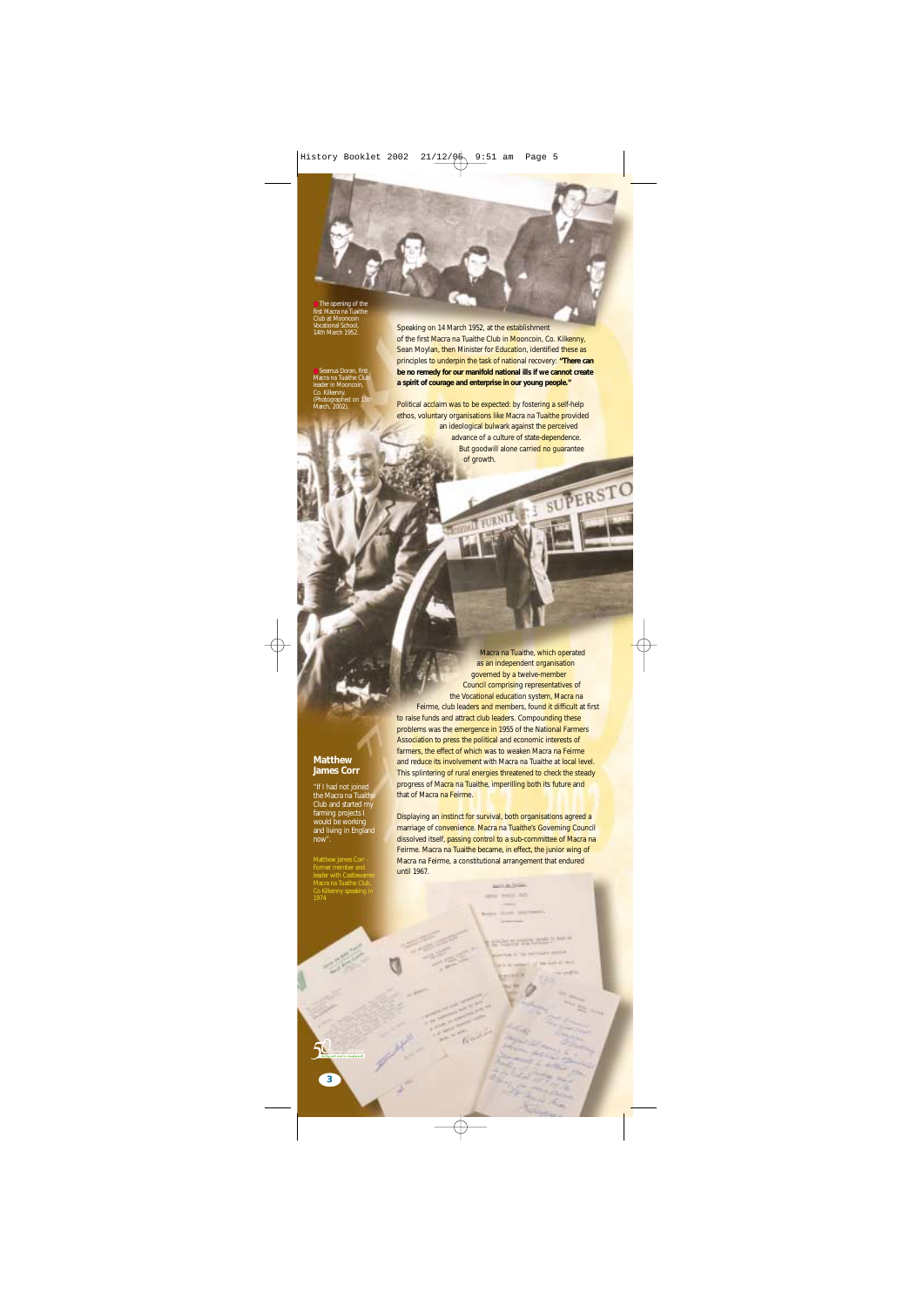■ An Taoiseach, Sean Lemass,<br>presents the Young farmer of the Year Award.

### (III) Consolidation & Crisis: 1957-1967

The decade 1957 to 1967 was, for the most part, a period of consolidation and modest growth for Macra na Tuaithe. It was also a time of revived national fortune, the blueprint for recovery being provided by the First Programme for Economic Expansion, published in 1958. Inspired by civil servant T.K. Whitaker, the First Programme shifted the emphasis of national economic policy away from protection towards free trade and the attraction

of foreign investment. With this jettisoning of traditional pieties came a belated recognition of the need for increased investment in education. For Macra na Tuaithe, Government acceptance of the role of education in promoting social and economic development was of little immediate benefit. The organisation funded an expansion of its activities, not with public finance, but with a fiveyear development grant of £30,000, secured from the W.K. Kellogg Foundation of America in 1958. A Director of Education, Maurice Kennedy, was employed, joining a small national staff; new education programmes were launched, imparting practical instruction on subjects as diverse as calfrearing and knitting; and a system of awards was introduced

Director of Education, 1963-1966.

### **Maire Geoghegan-Quinn, TD,**

then Minister of State at the Dept of Education

"Foróige's YCE (Youth Co-operativ Education) Programme not only assists young peop to prepare for work and employment but also provides them with the skills and self-confidence to generate employment". **I** Maurice Kennedy,<br>
IPMarice Kennedy,<br>
Director of Education<br>
1963-1966.<br> **Maire Geoghegan-<br>
Quinn, TD,**<br>
then Minister of Stat<br>
at the Dept of<br>
Forogramme not of<br>
Recording the State State Manustry and employment<br>
to pr

(Speaking at National<br>Recognition function Recognition function for the YCE Programme,

■ Banking on a<br>better future: A<br>Macra na Tuaithe member avails of the Junior Loan Scheme.

**4**

The number of clubs affiliated to Macra na Tuaithe increased from 159 in 1958 to 253 in 1963, prompted by the availability of improved resources and the extension of the Vocational School system. Many club leaders were drawn from the teaching profession and Vocational schools served as the most popular location for club meetings. Indeed, the number and calibre of voluntary club leaders was identified by the organisation as the most salient factor in its continued growth. But publicity also played a role in raising awareness of Macra na Tuaithe, details of club activities and sponsored competitions finding regular expression on Radio Éireann's *Down the Country* programme, as

for both members and club leaders.

well as in the national and local press. The most high profile event of all was the *"Young Farmer of the Year"* competition, which was open to both boys and girls of registered clubs who had undertaken a project in Agriculture, Horticulture or Forestry. The standard of entry was consistently high, with many of the submitted projects maturing into viable commercial enterprises, aided by a special bank loan scheme

established for registered Macra na Tuaithe members. The primary aim of the loan scheme was to educate young people in the handling of money and the use of credit, but it also had the effect of nurturing an entrepreneurial spirit among rural youth.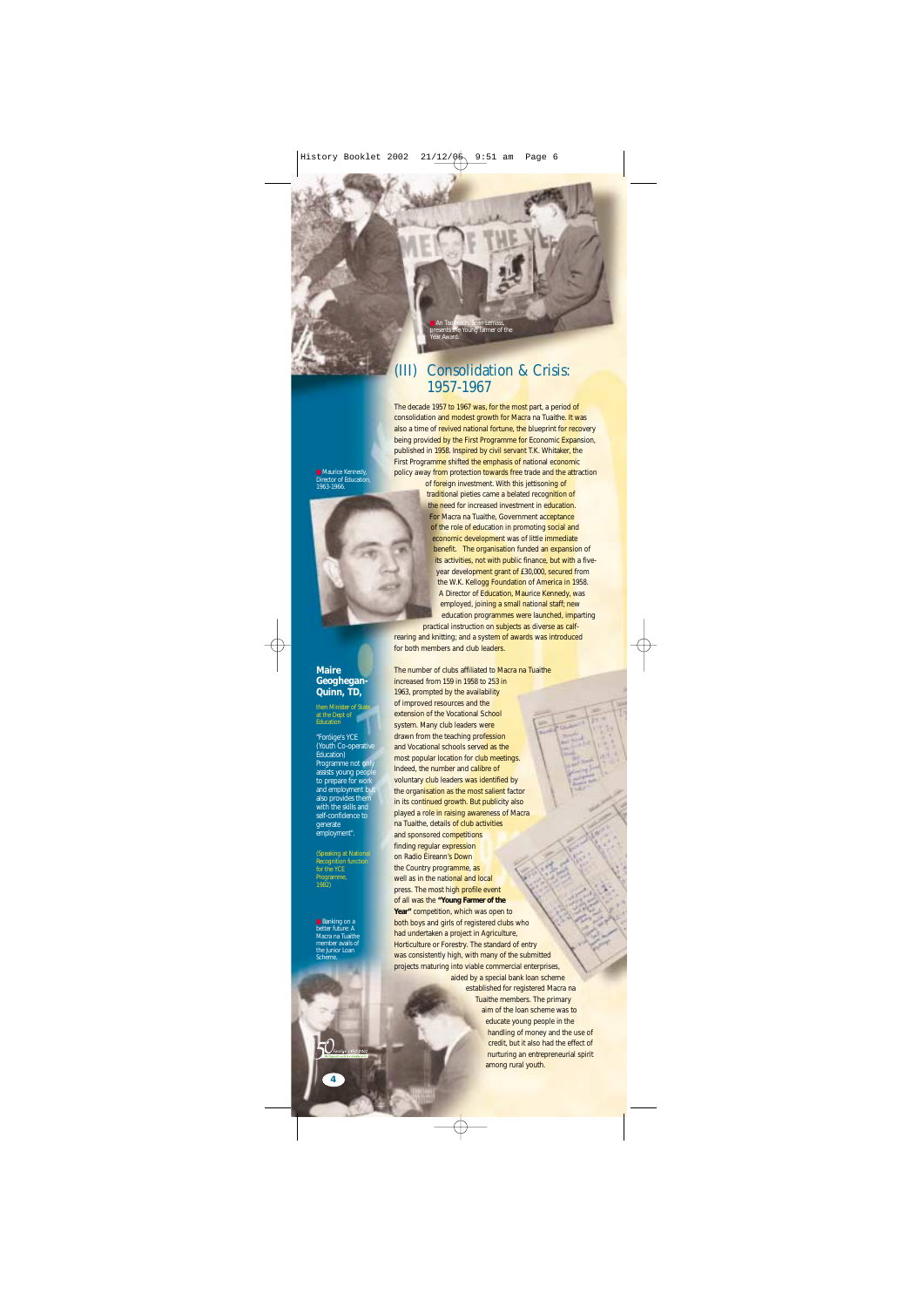**Demogh O'Malley, the Minister for Education responsible**<br>for the introduction of free post-primary education and transport in 1967.

In terms of the modernisation of rural Ireland, however, Macra na Tuaithe's support for the rural electrification scheme was perhaps of more farreaching significance. The extension of electricity to rural parts, faciliated by Macra na Tuaithe clubs and other community-based groups, effected what the writer Michael Shiel described as a *"Quiet Revolution"* in the Irish countryside.

Improvements in rural living standards came too late for many. For all their efforts to revive communities and all their belief in self-determination, voluntary groups were powerless to arrest the decline of rural Ireland. As circumstance got the better of aspiration, the flight from the land gathered pace. The numbers employed in agriculture in Ireland declined by 272,000 between 1926 and 1961. In the 1950s alone, a remarkable 400,000 Irish people emigrated, many of them small farmers and unskilled labourers, the children of whom Macra na Tuaithe membership was predominantly drawn. Emigration thus contributed to an erosion of the organisation's base, a process compounded by changes sweeping the Secondary education sector.

In May 1963, the Minister for Education, Dr. Patrick Hillery, announced plans to establish, in areas with scattered populations, comprehensive schools which would include elements of both the Secondary and Vocational schools curriculum.

"Foróige has achieved in providing an environment for the development of Irish teenagers. For 50 years it has created friendships, a community spirit and self-confidence for the youth of Ireland. It gives members the ills and qualities to deal with lifes' challenges. Long live Foróige. May it continue to benefit future generations in the way it has mine

Shane Cullen has been a member of Killargue Foróige Club, Co Leitrim for five years. He is currently Club Chairperson and was a member of the Foróige Reference Panel in 2001.

Macra officer

 $denies$ 

rih

 $\vec{\mathbf{r}}$ 

■ Memorandum and Articles of 'Fundraising' Foundation being shown by Mr. F.B. Farely to (from left) Mr. M.J. Noonan, Dr. G. Creech and Sean  $s. 1963$ 

### Accompanied by a move to

Macra to get I with the Content

introduce a Common Intermediate Certificate for Secondary and Vocational schools, Hillery's initiative signalled a shift towards academic disciplines at the expense of technical studies. It was also the first of a number of important measures designed to democratise access to post-primary education during the 1960s. Culminating with the introduction by Donogh O'Malley of schemes for free Post-Primary education and transport in 1967, these changes afforded an unprecedented opportunity to children from less-privileged backgrounds, but they also diminished further the appeal of the vocational education system that had contributed so much to the development of Macra na Tuaithe.

Pressures from without were mirrored within: finance posed a difficulty after the Kellogg development grant ended, while constitutional issues led to a fraying of relations with Macra na Feirme. The problem of finance was temporarily eased by the setting up of a fundraising 'Foundation', which solicited and received support from a large number of Irish

MACRA MEETING

**Industries and commercial**<br> **RESIGNATIONS AT** concerns.

Abrupt

To Macro

**ATU DY THIS PANTRY** 

 $\Delta_{\rm H_2}$ in.

Talk

 $\vec{r}$ 

### **John Sullivan**

"We should take confidence in the belief of the people who started Foróige 50 years ago that they could change things. We should believe that we too can change things the better We're looking back and admiring those people for what they did - Will someone do the same for us in 50 vears time?

a leader with Danesfort-Cuffesgrange Foróige Club, Co Kilkenny for almost 40 years. He is a former Chairperson of Foróige and is currently Chairperson of Kilkenny District Council. **Shane Cullen**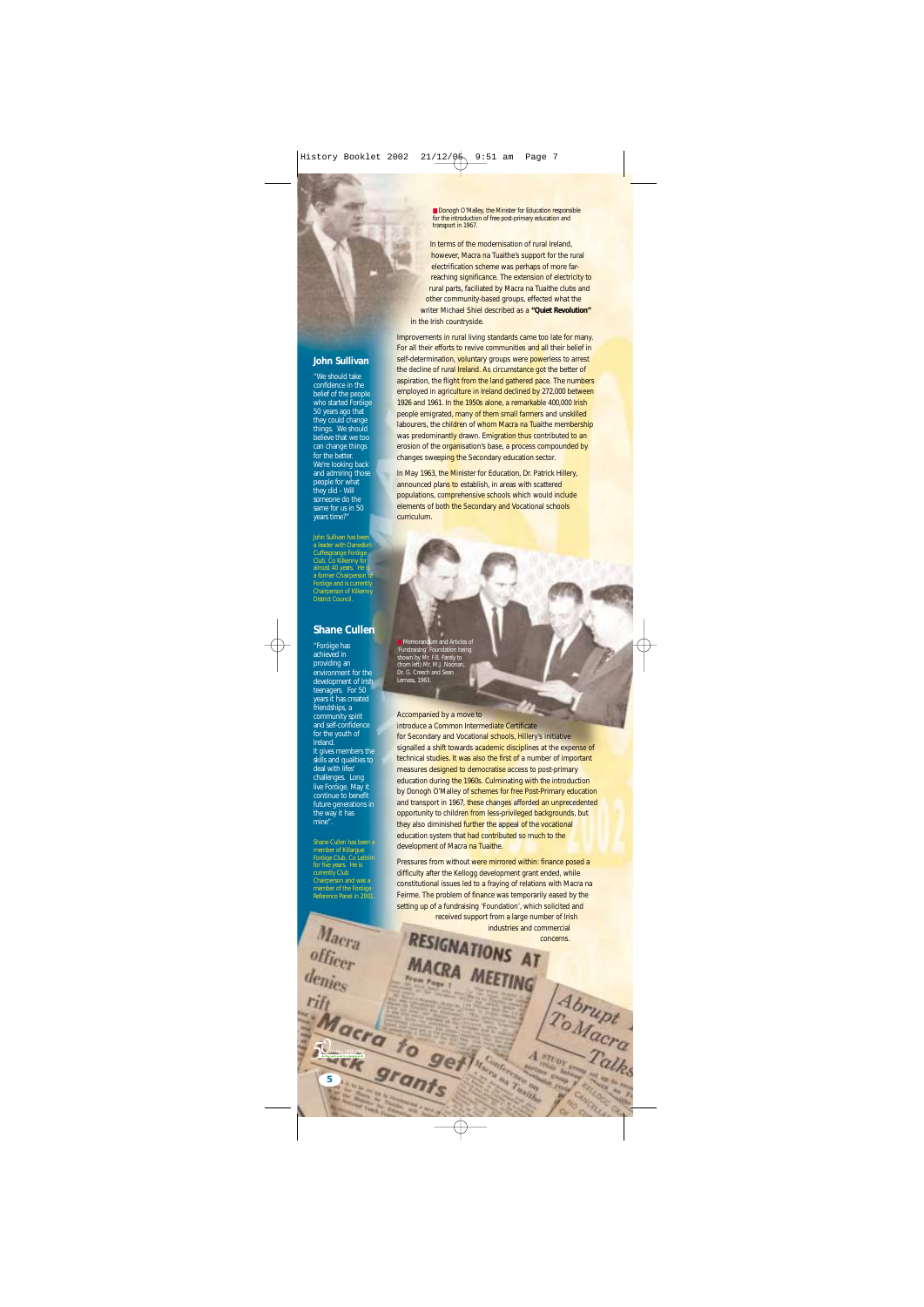This income was supported by a meagre grant-in-aid from the Department of Education, endorsed by the Dáil to assist Macra na Tuaithe *"in their educational work among the young of the countryside".* The response of the Sean Lemass-led Government accorded with their belief that the social ills of rural

#### **Imelda Kelly**

tied turning

LESSON ON CITIZENSHIP

MACRA CLUB

videor pas

Grandand group sees modern

Tribute by Pra

Tualda da extens

"My involvement with Foróige has been one of the most influential factors shaping my life: who I am nd what I do. Through the range of activities and groups that I have participated in I have made friends, had lots of fun, gotten to know about the community I live in and become involved in local affairs and issues. In a nutshell, Foróig has cushioned and supported me w times have been hard and celebra and rejoiced when times have been good. It has provided me with a window of opportunities and that is what I am most grateful for

Imelda Kelly is a volunteer with the Glen Young Adults Project in **City, having** riously volur n the GAP Action Project). She has been involved with Foróige for six years.

programmes introduced in 1969 remain the basis of Foróige Club work.

Ireland could only be seriously addressed if the State supported rather than led local initiative. Resolving the question of Macra na Tuaithe's constitutional status was a more fractious matter. Frustrated at the organisation's subordinate position to Macra na Feirme under the Constitutional framework agreed in 1957, members of Macra na Tuaithe's National Executive Committee struggled to assert their independence. The tensions engendered by the issue wreaked 'havoc' on staff morale, leading eventually to mass resignations, including that of Macra na Tuaithe's Director of Education. Closure on this matter was only achieved when Macra na Feirme acceded to a referendum of Macra na Tuaithe leaders in April 1967, a 'large majority' of whom voted to declare the organisation autonomous.

### (IV) The Challenge of Change: 1968-1980

Arian 砚

Autonomy brought with it pressure to adjust to the demands of a changing society. Continued rural depopulation and the increased academic emphasis of the Vocational School curriculum impressed upon a revitalised staff the necessity of both a reappraisal of policy and a search for a wider application of Macra na Tuaithe principles. Under the direction of a new Education Officer - later Director - Michael B. Cleary, seven new educational programmes were introduced in 1969. These programmes, covering such areas as Citizenship, Leadership,

Agriculture / Horticulture,

Family & Life Skills, Culture, Science and Health, marked a major advance in the provision of out-ofschool education and they remain - with some adaptation - the basis for Macra na Tuaithe club work to the present day.

With curriculum reform, the emphasis of club projects shifted from the individual to the group, and Macra na Tuaithe was transformed into an organisation based around the community rather than the school. But a revision of programme content alone was insufficient

to broaden the reach of the organisation. This depended on the employment of a network of Regional Youth Officers, six of whom were appointed under the terms of a second five year grant from the Kellogg Foundation, secured in 1969. Buoyed once more by Kellogg munificence - £62,650 on this occasion - the fortunes of the organisation improved and club numbers increased.

Growth was not confined to rural parts. It was imperative, given the drift towards urban living, that Macra na Tuaithe realise the potential for establishing clubs beyond areas of traditional concern. The proportion of the Irish population living in urban environments surpassed that of rural areas for first time in 1971. Although urban growth was most pronounced in Dublin, no town in the country with a population over 3,000 in 1956 failed to experience an increase in 'cumulative population' between then and 1971. This was a trend of profound importance to an

organisation whose initial raison d'etre had been the promotion of rural life.

■ (Above): Parliamentary Secretary Bobby Molloy, TD., T.J. Maher, President<br>of the NFA and Matt Ryan, Chairperson of Macra na Tuaithe at the announcement of the Copposite): Education<br>programmes introduced<br>in 1969 remain the<br>basis of Foroige Club<br>work.<br>Consider the MFA and Matt<br>Secretary Bobby Molloy,<br>Macra na Tualithe at the<br>MAcra na Tualithe at the<br>MAcra na Tualithe at the<br>announ

**6**

PUNDABOUT ne demuzido or teenage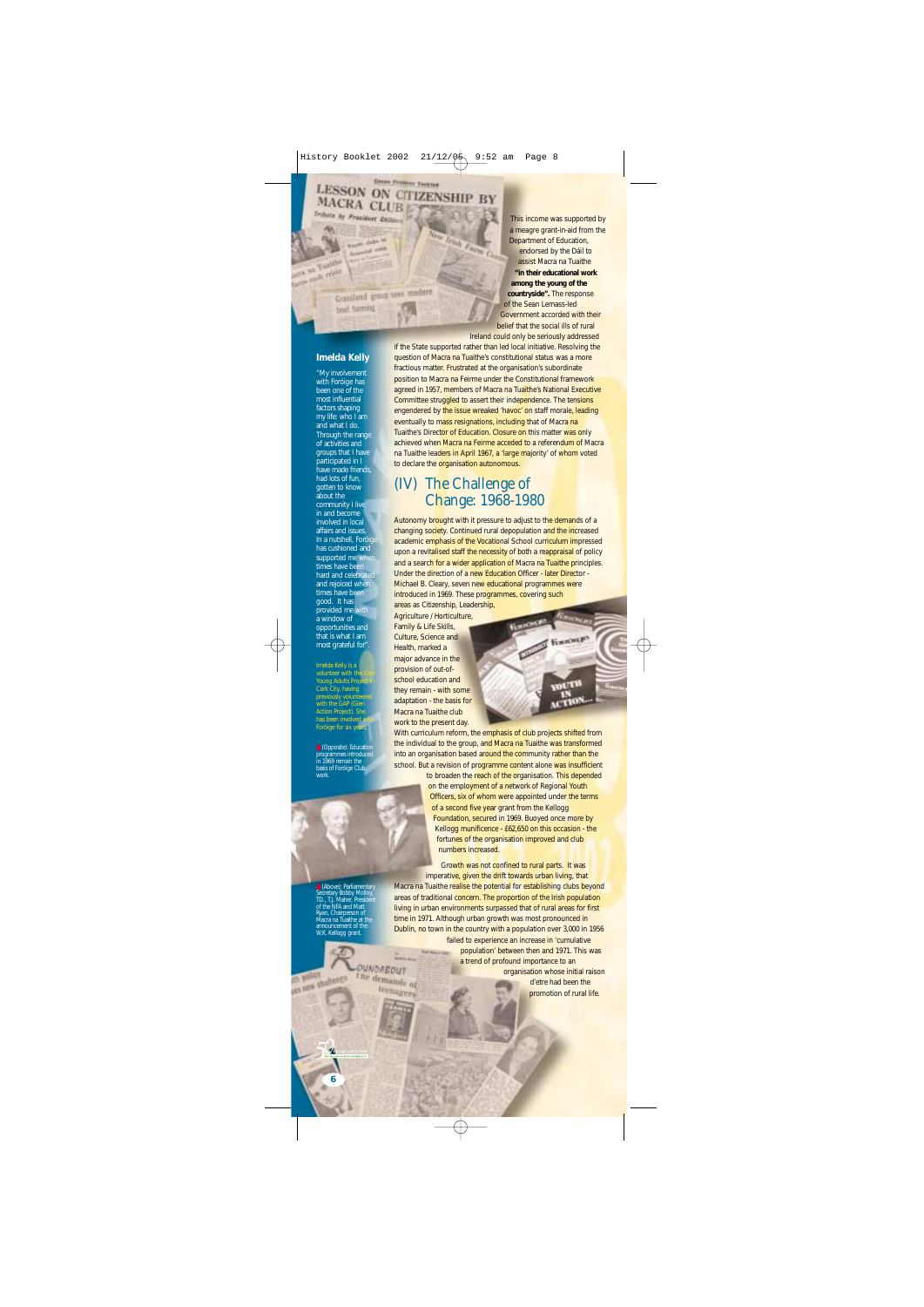And yet, despite earlier tentative moves towards urban development, the decision of Macra na Tuaithe in 1971 to *'initiate a more systematic approach to expansion in urban areas on an experimental basis'* was explained as a response to community demand rather than an act of self-preservation. Meeting this demand presented the organisation with a new set of opportunities and challenges: in certain places, urban Ireland

offered more readily available facilities and services, as well as a larger pool of youth from which to draw, yet it was here that competition for resources and from other attractions was greatest. The appeal of Macra na Tuaithe to urban audiences lay in its unique approach to youth work, in particular its concern with developing programmes that took greater account of the needs of the person than the facilities available. Who could deny the attraction of a philosophy that stressed the uniqueness, creativity, dignity and value of the individual person? It was the idealism of Macra na Tuaithe's guiding principles that enticed new leaders and members, and steady growth was achieved in urban areas throughout the 1970s. By that decade's end, however, over 70% of Macra na Tuaithe clubs remained rural-based.

Learning By Do The policy of expansion embarked upon in the late 1960s triggered other important developments. Aided by the Kellogg grant, a permanent headquarters was secured alongside other rural-based organisations in the new Irish Farm Centre in Dublin, while the task of implementing the new educational programmes precipitated a deeper engagement by leaders in the affairs of the organisation. It was with the purpose of training leaders in the delivery of these programmes that the first National Conference of leaders was held in Termonfeckin, County Louth, in 1971. Held annually since, Macra na Tuaithe Leaders' Conferences have differed from those of other voluntary organisations in their emphasis on education instead of policy-making. When in 1975, the Constitution of the organisation was again amended, vastly increased representation was afforded to leaders, who by this time were drawn from a wider range of occupational backgrounds. To assist leaders in the implementation of Macra na Tuaithe's complex new curriculum, greater consideration was given to their training requirements. This interest in adult education 'evolved' not just from Macra na Tuaithe's commitment to the principle of volunteerism, but also from an awareness of the link between the success of youth-oriented programmes and the quality of adult leadership provided. Contributing in a voluntary capacity, leaders were nonetheless ill-equipped to drive the expansion of the organisation into urban Ireland. This was a task for professional youth workers and Macra na Tuaithe looked towards Government to provide these professionals with the requisite in-service training.

### Towards the Edge of the Abyss

During the 1970s, successive Irish governments moved towards a National Youth Policy without ever reaching it. Failure to deliver on this policy objective was compounded by a refusal to adequately resource voluntary organisations working in the field. Lauding the social contribution of the voluntary sector while denying it proper financial support was like flirting without intent. Despite achieving both a 700% increase in the number trained by the organisation up to the mid-1970s and a *"very substantial increase in membership",* fiscal pressures, manifest after the ending of the second Kellogg grant in 1974, forced Macra na Tuaithe

to reduce investment in staff and training.

#### **Gareth Donnelly**

"It's important to have somewhere to go each week something to look forward to. It's great to be a part of a club like Foróige. You get to do activities, have fun and do some good work for others like raising money for charity".

Gareth Donnelly (14) is a member of "Hellraisers" Foróige ih, Co Long

### **Joe Horan**

"Foróige helps to nurture our greatest asset: our youth, the future. I hope this continues for a long time to come

e Horan has be a leader with Moate Foróige Club, Co. eath three years.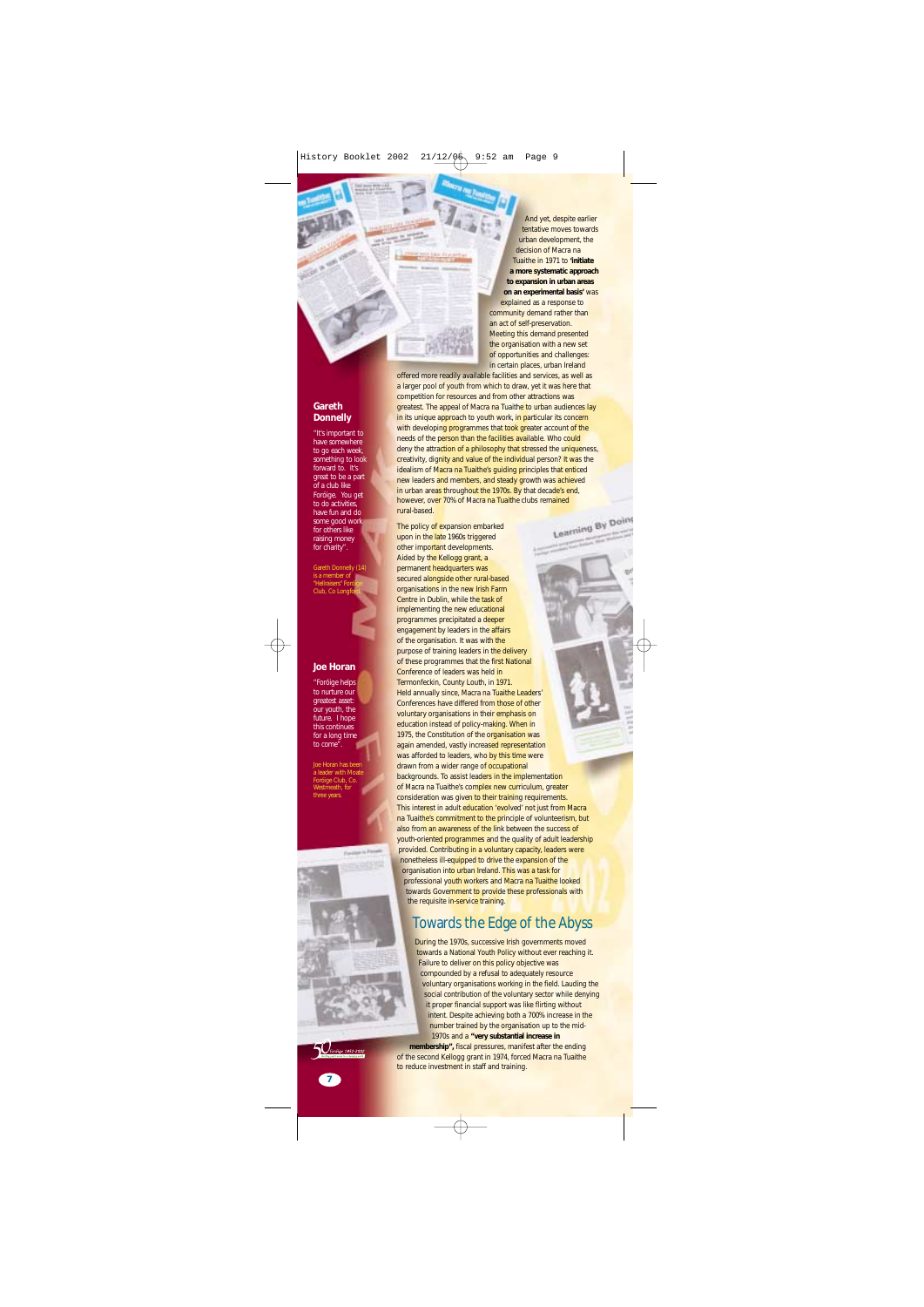Chairperson, 1978-1980.

### **Olivia Fox**

"I love to se young people being allowed to be young people. It gives them a chance to grow in many ways and they get a sense of validation, recognition for whatever contribution they can make. The Project gives them the opportunity to experience a more holistic education, providing for more supportive and nurturing **relationships** Ray Charles,<br>Chairperson,<br>Chairperson,<br>1978-1980.<br> **Club in Foury Comment Constrainers (Example Scheme Sydnap By The Scheme Scheme Scheme Scheme Scheme Scheme Scheme Scheme Scheme Scheme Scheme Scheme Scheme Scheme Scheme** 

Olivia Fox is a er and has b a volunteer with the a NYP (Neighbourhood Youth Project) for four years, having previously been a member, chairperson and leader with Bonniconlon Foróige

> o mini

The Natio

先生

of Yusath Palicy

As inflation rates soared in response to an international oil crisis, the value of State assistance to Macra na Tuaithe declined dramatically in real terms. With exhortations to Government for more adequate funding yielding little in return, plans for further expansion were thwarted, and existing activities jeopardised. Financial disaster was only averted by the decision of the Department of Education to increase its subvention at the end of 1979. The Chairman of Macra na Tuaithe at the time, Ray Charles, reflecting on how close to the abyss the organisation had come, remarked: *"Many of us doubted if the organisation could continue at all and even if it could, whether it could possibly play any significant educational and developmental role in relation to Irish young people."*

### (V) In a Time of Poverty & Plenty: Foróige 1981-2002

1979 marked a turning point for Macra na Tuaithe. Government intervened not alone to alleviate the organisation's financial burden, but also, for the first time, to confer recognition on youth work as an integral part of the national education system. Signalling a departure from the practice of official neglect, Fianna Fáil Minister for State at the Department of Youth Affairs, Jim Tunney, declared that the State had an *"obligation"* to support voluntary youth organisations for providing *"a vital form of education to young people in what is generally an informal and*

#### *leisure environment".* After a decade of procrastination, it appeared that political deeds and rhetoric were at last

heading for closer alignment. But it was not until 1985, after the completion of a further period of consultation,

that a National Youth Policy was finally introduced. Containing much that had been recommended by the various voluntary youth organisations, the National Youth Policy aimed towards the development of a National Youth Service, to be administered at national level by the Department of Education and at local level by new Local Youth Service Boards. The idea for such a Service was borne of the belief - held by

Macra na Tuaithe from its birth - that home and school were ill-equipped to meet all the educational needs of young people. The National Youth Service thus set about offering *"young people on the basis of their voluntary involvement, developmental and educational experiences which will equip them to play an active part in our democratic society as well as meeting their own development needs."*

Macra na Tuaithe did not await delivery of a legislative framework for youth development to set about reinventing itself. In a change more symbolic

IRL

**OEVELOPMENT OF** 

than real, Macra na Tuaithe was renamed *Foróige the National Youth Development Organisation* in 1981. This rebranding involved no

compromise of fundamental principle. It was intended merely to better reflect the broad appeal of the organisation's philosophy and to make identification with it easier for all, be they from city, town or country.

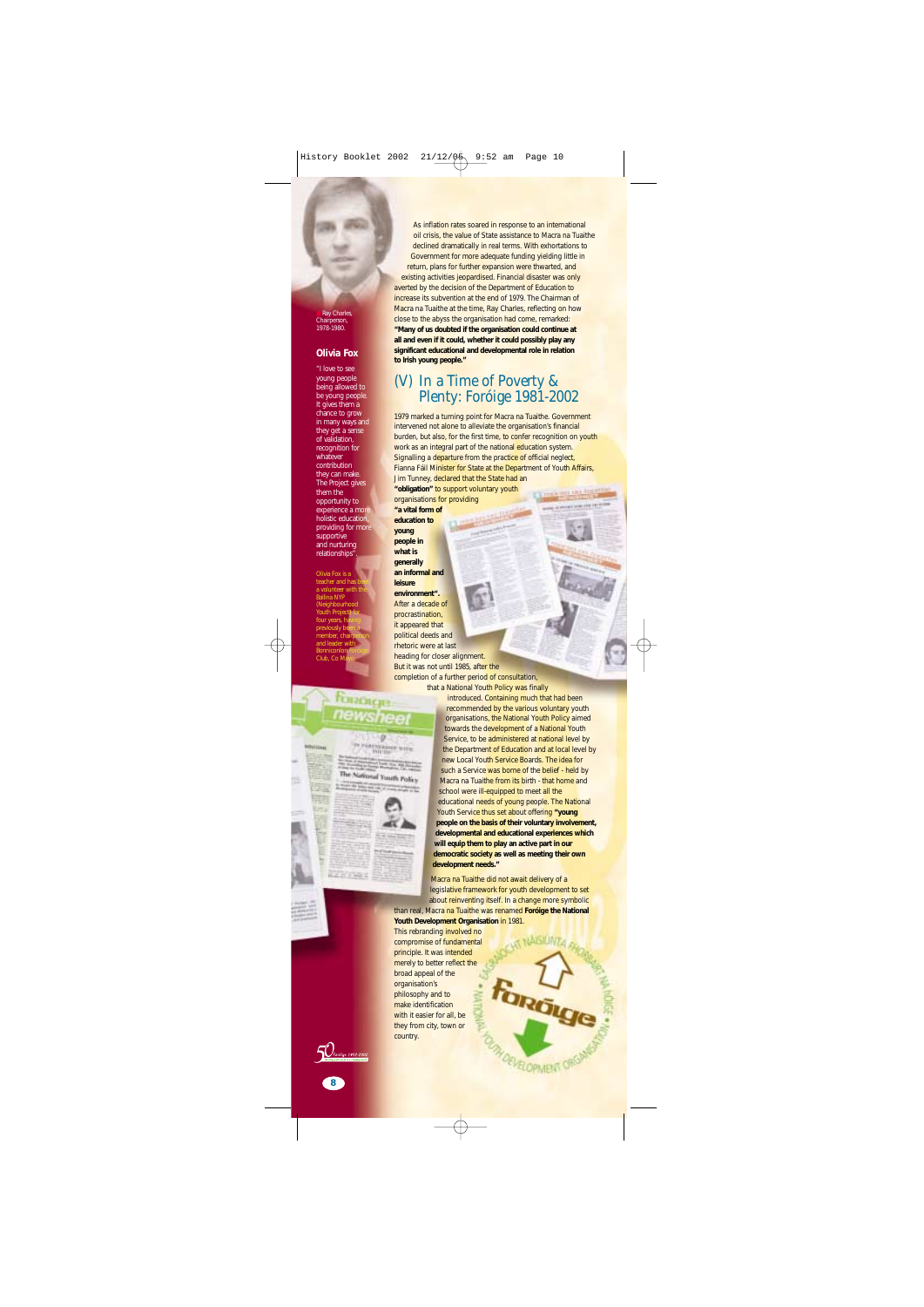Tallaght.

Brian Le presenting the Foróige Citizenship Awards at Blanchardstown Youth Service, 1990.

■ At the official launch of Tallaght Youth Service in 1987. (left to right): Jim Murphy, Chairperson, Dublin VEC; Caroline Hope, Manager, Tallaght Youth Service; Frank Fahey, TD., Minister of State for Youth Affairs.

action action

> **Francis Wright**

"I like Foróige because it's a lot of fun and we help people in the community. I'd like to do more fundraising becaus it's fun when you do it with a lot of your friends. The leaders are brilliant. They're very, very kind. I'd like to become Club Chairperson some day. The Translation of Tallaght.<br>
Tallaght.<br>
Tallaght.<br>
Tallaght.<br>
Tallaght.<br>
Tallaght.<br>
Eliztenship Awat Blanchardstown<br>
Service, 1990.<br>
At the official Blanchardstown<br>
Service, 1990.<br>
At the official Mouth Share States in th

Francis Wright (12) is a member of Allenwood Foróige Club, Co



**9**

The new name would, it was believed, facilitate further expansion into growing urban centres, Dublin in particular. Accounting for less than 15% of the State's population in 1926, Dublin absorbed almost 30% of it by 1986. City planners, in order to accommodate this population explosion, adopted an American rather than a European model of urban development, building new colonies on the outskirts of the city. The policy was a social disaster. As the centre of the city collapsed into decay, sprawling suburbs lacking in basic services or amenities were built along its western rim. Parts of these new settlements, starved of adequate resources, soon became oases of

deprivation and in 1982, Foróige, with the assistance of the County Dublin VEC, moved to supplement local voluntary efforts by providing a comprehensive youth service to young people growing up in such conditions. What began on a pilot basis in the densely populated suburbs of Tallaght and Blanchardstown, which enclosed areas of acute deprivation, was developed further under the provisions of the National Youth Policy. Training, parenting and drug

awareness were just some of the concerns addressed by Foróigemanaged programmes, the aim of which was to help local youth help themselves.

With the development of the Tallaght and Blanchardstown Youth Services, Foróige courageously extended its reach beyond its own membership. The success of this initiative in securing a broader application of Foróige educational methods led to greater involvement in the provision of services throughout the 1980s, and it was in this area that staff and resources were

increasingly deployed. Indeed, the late 1980s saw the introduction, first in Tallaght and later in Blanchardstown, of Foróige's first Youth Information Centres.

Diversification, however, did nothing to damage core, or<br>
Mainline', Foroige activity. Club numbers<br>
The longer an exclusive measure of the organization 'Mainline', Foróige activity. Club numbers no longer an exclusive measure of the organisation's social impact - mushroomed with the support of a growing number of committed voluntary leaders and professional Youth Officers. There were more than twice as many clubs at the end of the 1980s as there had been at the beginning - 508 as against 252 - and these proved remarkably successful in retaining the allegiance of members in the 15 to 18 years age category. These gains were achieved against a backdrop of national decline. Public

finances in the 1980s deteriorated to a point such as to raise questions about the country's economic viability, while, in a dismal retreat to 1950s trends, unemployment and emigration increased to work their corrosive effects on family and community life, as

well as to limit the opportunities of youth. The strength of 'Mainline' Foróige - over half of whose members came from what could be termed working class backgrounds - at this time speaks volumes for the response of ordinary people and their communities to these enervating pressures. Rather than succumb to a dispiriting fatalism, the organisation devised special programmes and projects to cushion the impact of the most striking symptoms of societal decay: unemployment, poverty and emigration. Addressing a Conference of Club Leaders in 1988, Foróige Chairperson, Brendan Coyne, reaffirmed the organisation's preference for action over aspiration. Foróige, he said, could not *"wait around for final solutions to be arrived at. We must deal for the practical effects {of poverty} now."*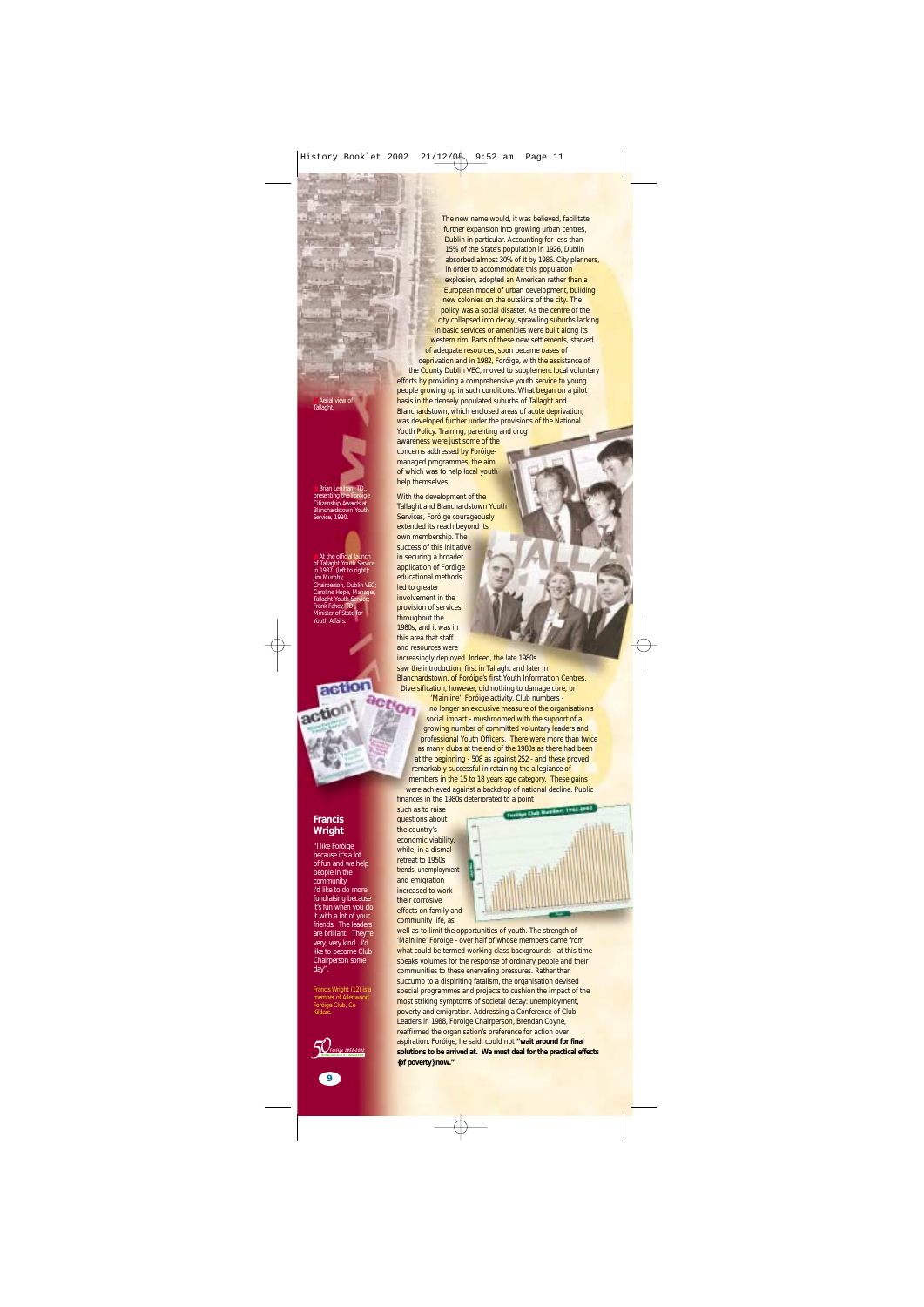### "The Dizzying Pace of Social Change"

It was not until the mid-1990s that Ireland broke decisively with its post-Independence record of economic underperformance. A number of factors - social partnership, EU structural funds, increased inward investment, the availability of an educated



young workforce and a favourable international climate - contributed to the achievement of spectacular economic growth rates and the raising of Irish living standards to European norms. But as with the more muted 1960s experience of expansion, the rising economic tide of the last decade has failed to lift all boats. Sure there have been salutary developments: involuntary emigration and mass unemployment have been ended (for the present), but iniquities persist and the number living in relative poverty has increased. Global processes such as the revolution in communications technology have only added

to the almost dizzying pace of social change. All these developments have impacted greatly on Irish youth. As received moral and cultural absolutes collapse under the collective weight of these forces, the journey through adolescence has

**Nicola Radford**

"I love going to the club because of the courses we do. We learn lots of new things and w listened to. It's fur and there are lots of surprises. President McAleese came to see us last year. That was great".

Nicola Radford (14) has been involved in the after-school club at the *dán* Project, Dublin for four years.

#### **Emma Roche**

"My friends and I got involved with Foróige because there were no activities in

Kilmallock for us. We wanted to ma new friends and learn new things and to socialise. It's a way of getting out of the house and off the street and we love the craic in the group

na Roche (14) involved in the after-school group at the Loobagh Area Youth Project in Kilmallock, Co Limerick. become an even more testing one for many young people, especially those from broken homes and disadvantaged areas. In an attempt to ease their passage, Foróige has, over the last decade, sought not just to shape youth-related public policy, but also to become an instrument of its enforcement. Across a range of public policy areas - Education, Health, Social Welfare and Justice - Foróige has become a vehicle through which the State has pursued the goal of greater social inclusion. Through partnership with Health Boards, the Garda Síochána, Local Area Partnerships, the VECs and others, Foróige has been to the fore in helping youth in difficulty.



To this end, improved State funding and corporate philanthropy have facilitated the employment of extra staff and the provision of a broadened range of services and projects in both urban and rural areas. However, 'Mainline' Foróige, reliant as it is on voluntary involvement, has fared less well. Club numbers have declined by 10% since the late-1990s, a consequence of changing lifestyle patterns and a general crisis in volunteerism. Ensuring the retention of an Irish tradition of volunteerism has become a key concern for Foróige at the outset of the new Millennium, for without this sort of social commitment, Michael Cleary warned in 2000, there would be a palpable diminution in 'the quality of life in communities and in society generally'.

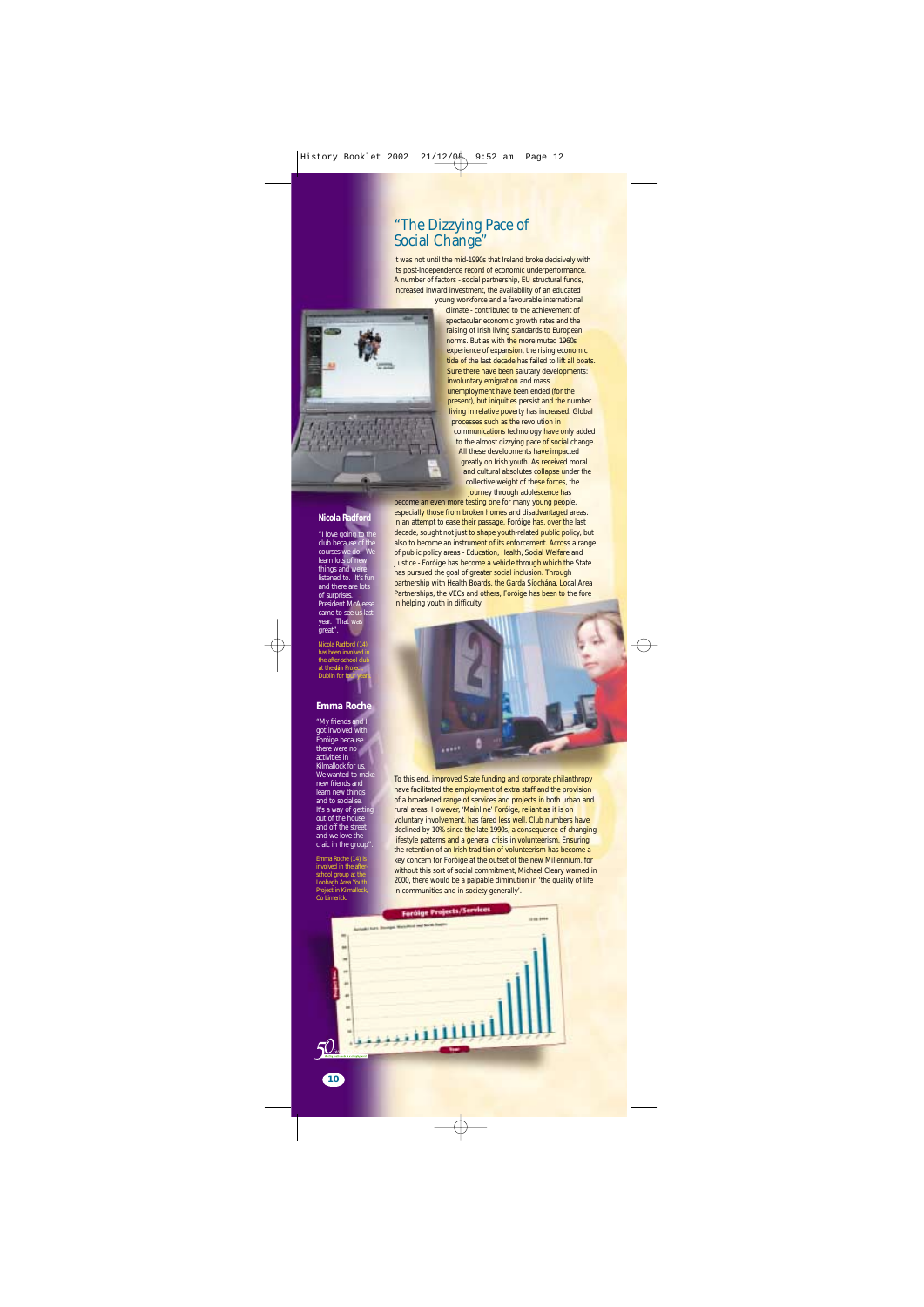#### **Patty O'Brien**

"When I reflect on my time as a leader I see that there have been many changes over the years, but some things haven't changed. The value and importance of just being there and listening when members need to talk, allowing them to develop at a pace that suits them and giving recognition small achievement as vital as it ever w perhaps even more so. It may be the only positive feedback they have received for some time.

Patty O'Bri a leader with Corofin Foróige Club, Co Galway for 13 years.

# (VI) Conclusion

No accurate measure can be made of the contribution of Foróige to Irish educational and community life over the last half-century. The work of the organisation has been such as to defy any easy 'cause and effect' analysis. Yet some sense of the transformative influence the organisation has had on the lives of members, leaders and staff alike can be gleaned from the many personal testimonies that survive. For anybody seeking evidence of the joy and fulfilment that can be derived from voluntary youth work, it is to these accounts that they should turn. But what of Foróige in the future? There is little doubt that the ideals of the organisation retain a seductive appeal: their stress on the value and creativity of the individual person, and on the capacity of each to participate fully in their own world, must be of interest to all concerned at the advance of the dehumanising forces of cultural homogenisation and social alienation. Should the organisation, however, continue to provide services directed at the symptoms rather than the root causes of social inequality? Or should it broaden its reach by extending further the range of services and projects it provides? Will it be possible to source sufficient funding to drive growth in the future? Questions like these are the substance of ongoing debate within Foróige and their resolution will have a large bearing on the long-term development of the organisation.

 $140$ 

■ World record-breakers! Foróige Coin Challenge mural,<br>consisting of 1,659,000 coins, 4th December 2001.

#### **Gillian Walsh**

"I think Foróige is good because you meet new people. I live in the country so it gives the young people of the parish a place to meet, supervised by adults. We also get to take part in activities with other Foróige groups so we get to know people from other places".

Gillian Walsh (14) is Chairperson of Kil Foróige Club,<br>Co Tipperary.



**11**

Of more immediate concern, ORG however, will be the implementation of the National Youth Work Development Plan 2002-2006, proposals for which are currently with the Minister of State for Youth Affairs. Envisaged under the Youth Work Act Envisaged under the Youn Work Co.<br>2001, it is anticipated that this Plan will<br>give official sanction to the huge advances<br>made by groups like Foróige in raising the status 2001, it is anticipated that this Plan will give official sanction to the huge advances of youth work in Ireland.

*It's been a long road travelled!*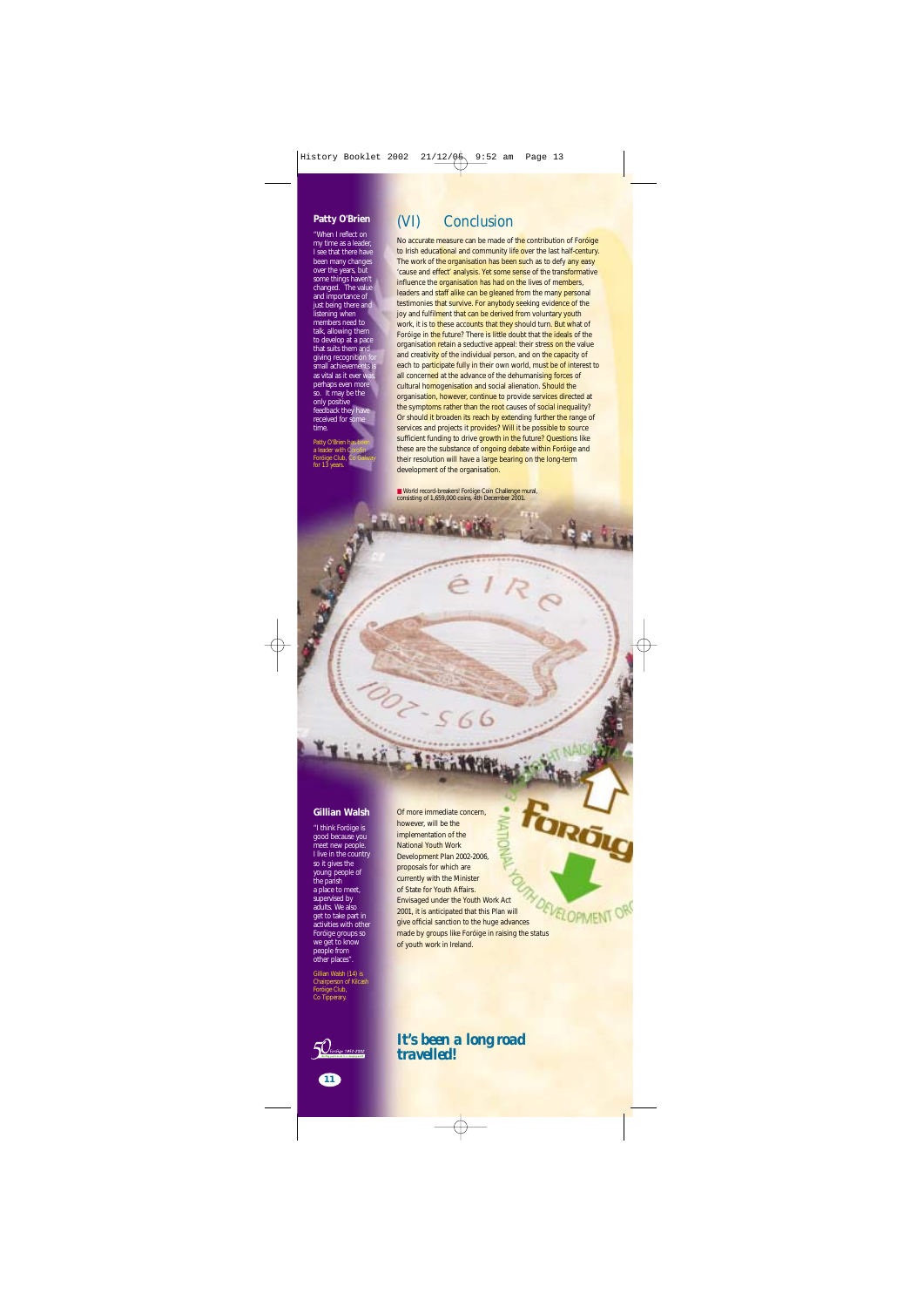■ Intel Computer Clubhouse<br>at Blanchardstown Youth Service.

Intel Co Clubhouse launch: An Taoiseach, Mr Bertie Ahern, TD., listens to David Morgan, Clubhouse<br>member, keenly member, keenly observed by Tom Coppinger, Chairperson of Foróige National Council and Peter Iredale of Intel.

### *"Foróige holds a special place in Irish life.*

*As Macra na Tuaithe, and later Foróige, the organisation has been a force for people of outstanding talent, creativity, and your hallmark has been commitment to youth development and to service in our community. I believe that these values are ever relevant to the challenges we now face as a country. We certainly are fortunate that we have a great organisation such as Foróige to promote and to stand up for these central civic values in these changing times. And I wish you every success as you chart a new way forward.*

*The Intel Computer Clubhouse, which is hosted by Foróige in the Blanchardstown Youth Service is a fantastic new facility and it's a great and confident step forward to modernising your services. It certainly shows that your heritage as trailblazers for top class youth services is being applied with vigour to the challenges of youth work in a changing Ireland.*

*I assure you of my full admiration and support for your great work and wish you continued success going forward.*

An Taoiseach, Mr. Bertie Ahern, TD.

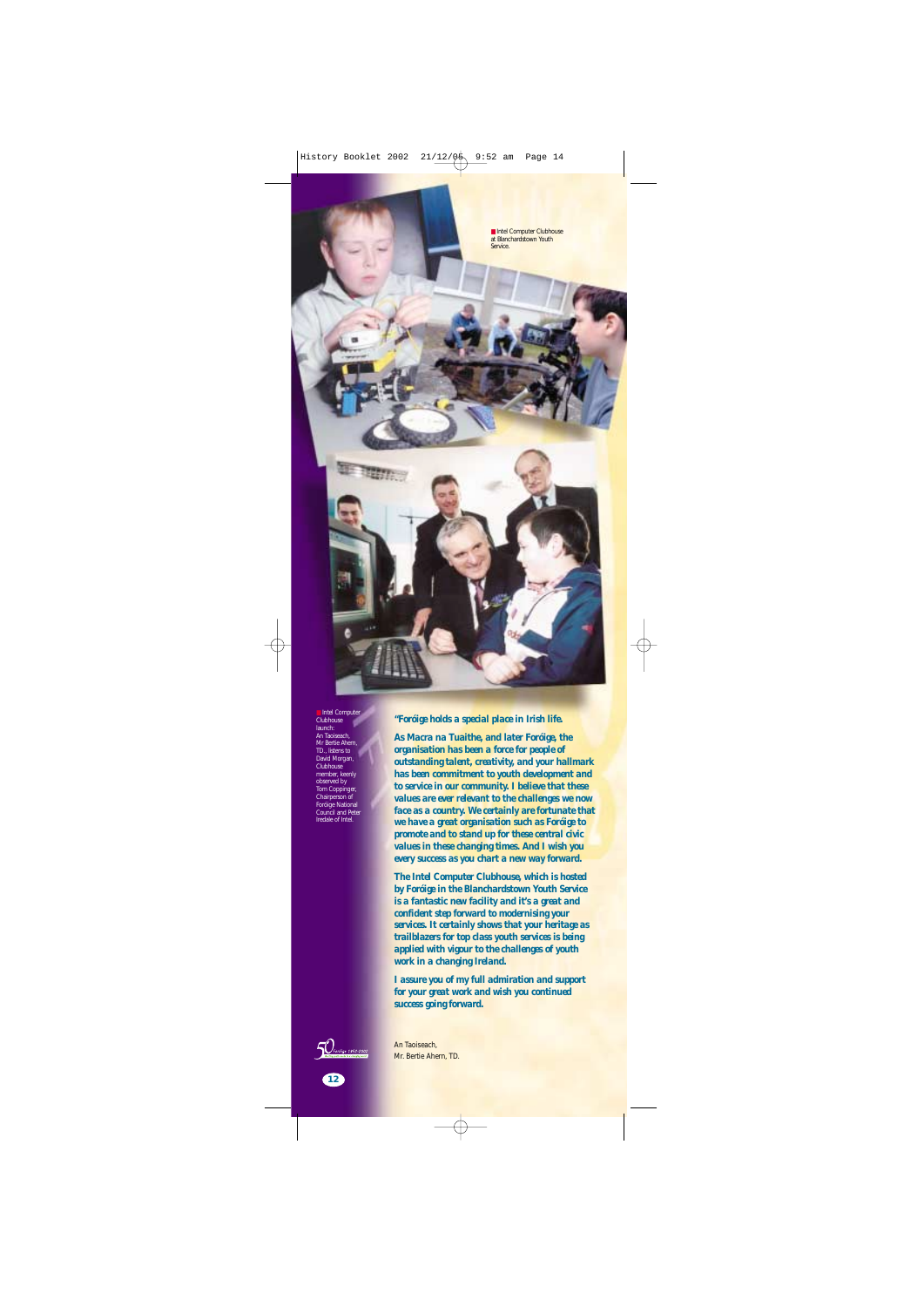